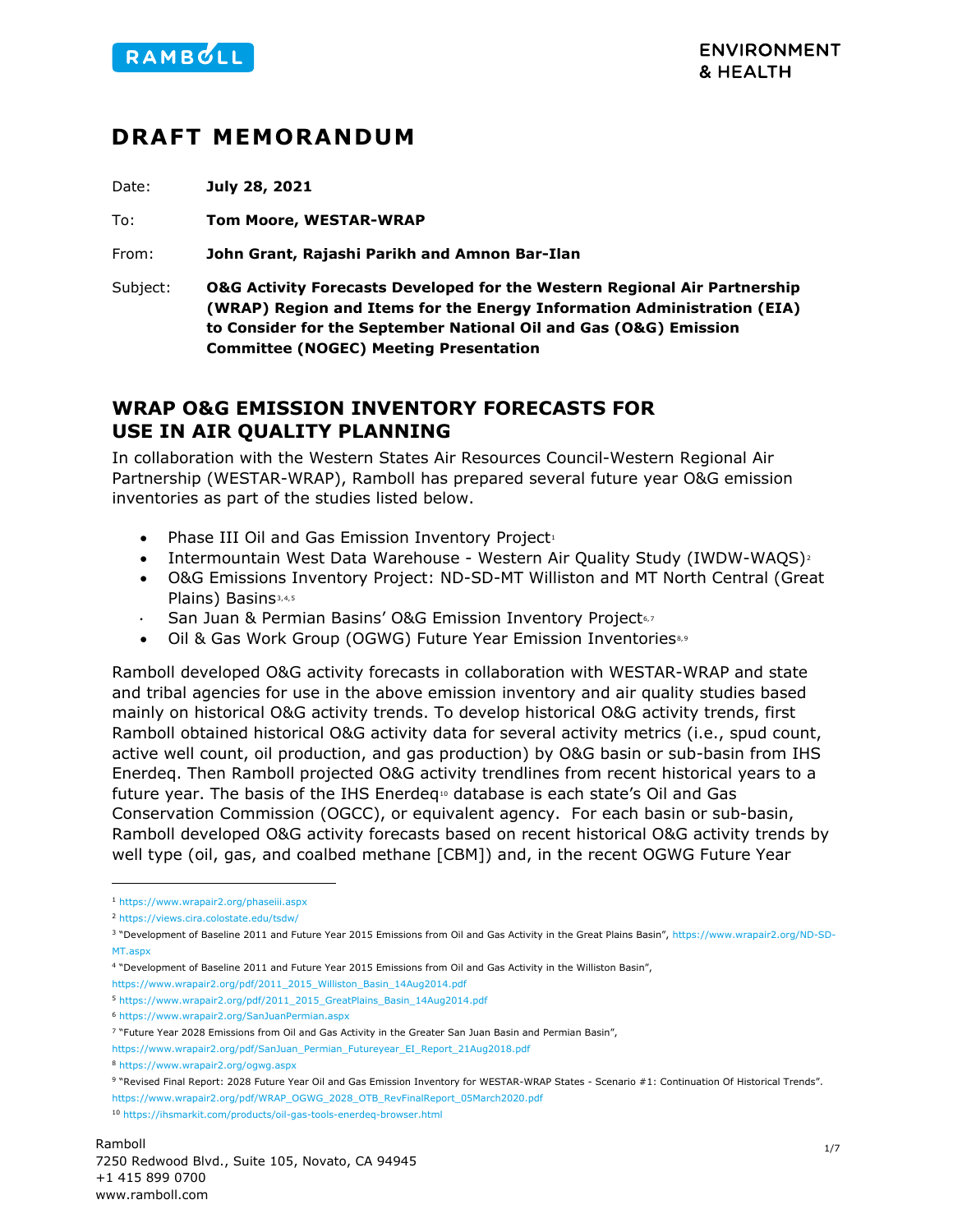

Emission Inventories, by spud type (vertical, directional, horizontal). The process by which Ramboll developed O&G activity forecasts is summarized, graphically, in Figure 1 below.



**Figure 1. Process by which Ramboll develops O&G activity forecasts for WESTAR-WRAP studies.**

Based on the historical trends, Ramboll forecasted O&G activity to near-term future years, approximately five years into the future. Forecasts have not been made to further future years because of the expectation that historical trends become a less reliable predictor of future activity for longer forecast periods. In the recent OGWG Future Year Emission Inventory, O&G activity data were forecast for three scenarios low ("Declined Vertical Wells" scenario), medium ("Continuation of Historical Trends" scenario) and high ("Increased Horizontal Wells" scenario) to capture a range of emissions that could reasonably be expected to occur under different O&G activity forecasts.

All wells require long term maintenance (e.g., refracturing, recompletion); data have not been readily available to estimate future changes to maintenance-related emissions. Therefore, forecasts to-date have not assessed future changes to maintenance-related emissions. Metered gas production does not include gas-phase losses upstream of the gas meter that result from the separation process, fugitive components, or other emission sources. As is typical in O&G activity forecasts, the effect of changes to gas production in gas losses upstream of the gas meter are also not considered.

Any future forecast of O&G activity is speculative. Future O&G development (i.e. drilling and midstream buildouts) and future management of existing O&G well sites and midstream facilities are dependent on the choices made by several individual operators in a given basin. In general, O&G development is dependent on both economics (e.g., cost of drilling and estimated revenue from natural gas and/or oil production) and regulatory decisions (e.g., permit issuance, National Environmental Policy Act [NEPA] approval). Wellsite and midstream facility operation decisions are similarly dependent on economics (e.g., production revenue and maintenance costs) and regulatory decisions (e.g., continued permit issuance).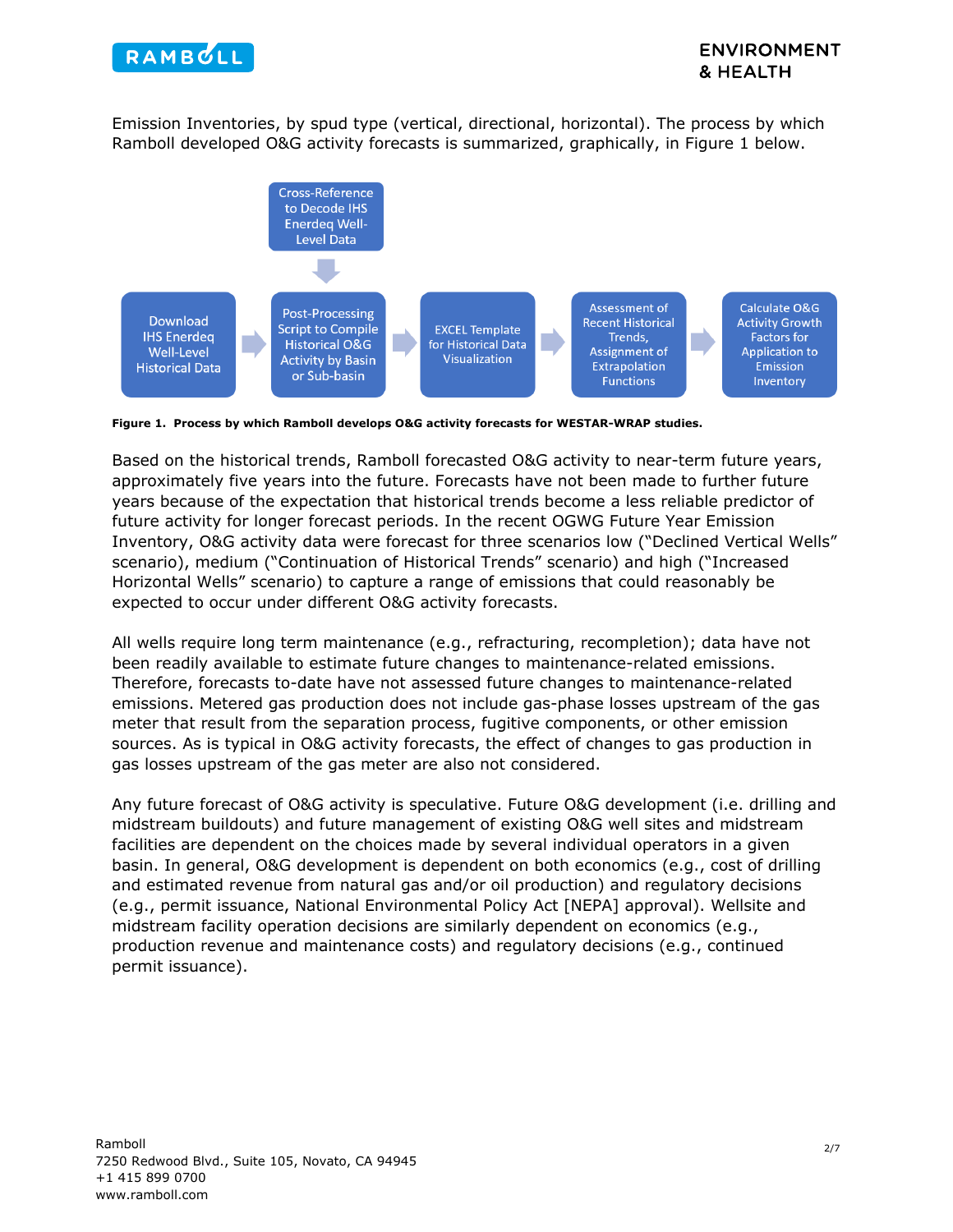

To illustrate forecast methodology that Ramboll applied for WESTAR-WRAP studies, Permian Basin forecast methods (summarized below) and charts (see Figure 2) from Grant et al. (202[09\)](#page-0-10) are included below.

- **Oil Production:** Continued steady increase in oil production from horizontal wells based on application of a 2014-2017 four-year linear forecast. Vertical and directional well oil production was assumed unchanged from estimates for the most recent historical year.
- **Condensate Production:** Continued steady increase in condensate production from horizontal wells based on application of a 2015-2017 three-year linear forecast. Vertical and directional well condensate production was assumed unchanged from estimates for the most recent historical year.
- **Associated Gas Production:** Continued increase in associated gas production from horizontal wells was estimated based on a five-year 2013-2017 linear forecast. Vertical and directional well associated gas production was assumed unchanged from estimates for the most recent historical year.
- **Primary Gas Production:** Primary gas production from horizontal wells was assumed to increase based on the linear trend over the three-year 2015-2017 period. Primary gas production from vertical and directional wells was assumed unchanged from estimates for the most historical recent year.
- **Oil Well Count:** Continued increases in horizontal oil well counts based on a fiveyear 2013-2017 linear forecast. Continued steady decline in vertical oil well counts based on application of a five-year 2013-2017 linear forecast. Directional oil well counts were assumed unchanged from the estimate for the most historical recent year.
- **Gas Well Count:** Continued steady decline in vertical gas well counts based on application of a five-year 2013-2017 linear forecast. Continued steady increase in horizontal gas well counts based on application of five-year 2013-2017 linear forecast. Directional gas well counts were assumed unchanged from the estimate for the most recent historical year.
- **Spud Count:** Horizontal spud count was estimated as the average spudding activity over the five-year 2013-2017 period. Vertical and directional well spud count were assumed unchanged from estimates for the most historical recent year.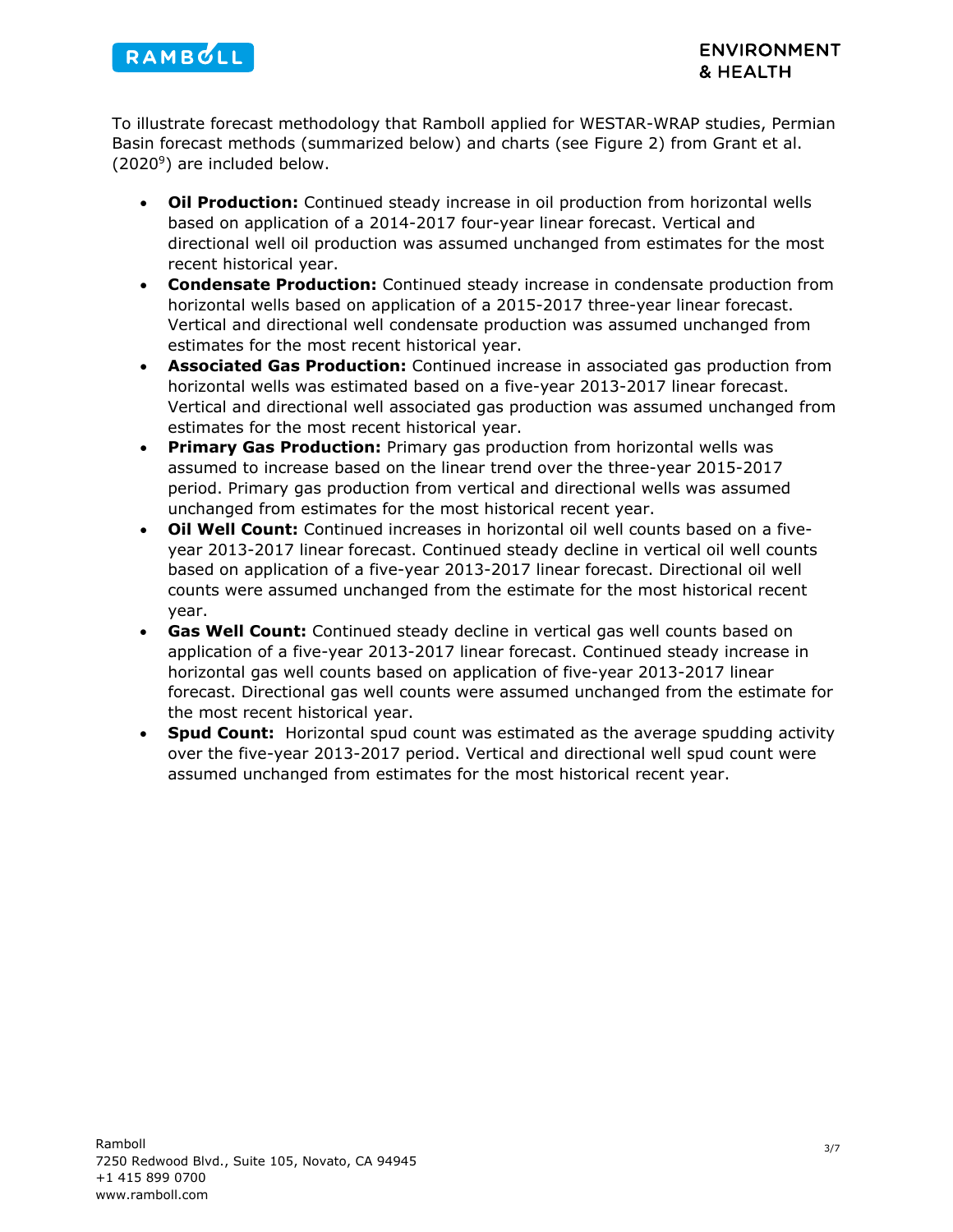

### **ENVIRONMENT** & HEALTH



**Figure 2. Permian Basin (New Mexico portion only) historical and forecast O&G activity by well type and spud type (Grant et al., 202[09\)](#page-0-10).**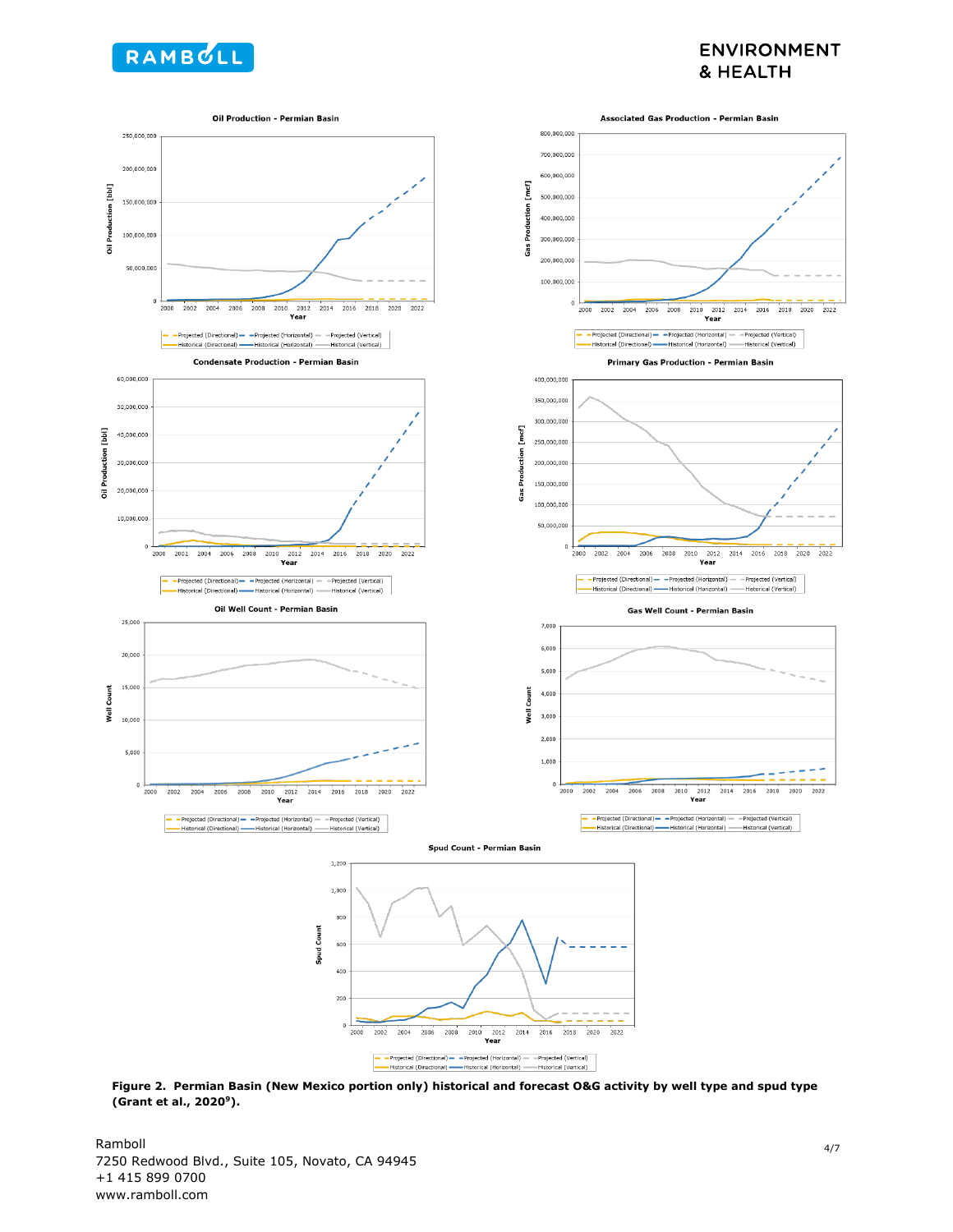

### <span id="page-4-0"></span>**ENVIRONMENT** & HEALTH

EIA Annual Energy Outlook (AEO) O&G activity forecasts have also been used to develop future year regional and national O&G emission inventories. Table 1 summarizes some of the key differences between historical trends-based and EIA AEO O&G activity forecasts.

| <b>Parameter</b>                  | <b>Historical Trends</b>                                                                                                                                                                                                                                                                                                                                                                                                       | <b>EIA AEO</b>                                                                                                                                                                                      |
|-----------------------------------|--------------------------------------------------------------------------------------------------------------------------------------------------------------------------------------------------------------------------------------------------------------------------------------------------------------------------------------------------------------------------------------------------------------------------------|-----------------------------------------------------------------------------------------------------------------------------------------------------------------------------------------------------|
| Purpose                           | To forecast emissions during specific time frames                                                                                                                                                                                                                                                                                                                                                                              | "Outlook for energy markets through 2050" <sup>11</sup>                                                                                                                                             |
|                                   | for use in air quality planning                                                                                                                                                                                                                                                                                                                                                                                                |                                                                                                                                                                                                     |
| <b>Forecast Basis</b>             | Recent historical trends                                                                                                                                                                                                                                                                                                                                                                                                       | Economic evaluation and other factors <sup>12,13</sup>                                                                                                                                              |
| Geographic<br>region              | Basin or sub-basin <sup>14</sup><br>$^{(+)}$                                                                                                                                                                                                                                                                                                                                                                                   | Multi-state Oil and Gas Supply Module regions <sup>15</sup><br>Figure 1, Oil and Gas Supply Module regions<br>Pacific<br><b>Sulf of May</b><br>J.S. Energy Information Administration. Office of Er |
| Forecast Data<br>Availability     | Oil Wells<br>Oil production*<br>Associated gas production*<br>Active Oil Well Count*<br>Gas Wells<br>Condensate production*<br>Primary gas production*<br>Active Gas Well Count*<br><b>Coalbed Methane Wells</b><br>Natural gas production*<br>Active Gas Well Count*<br>All Wells<br>Spud Count*                                                                                                                              | Oil production<br>Gas production                                                                                                                                                                    |
| Example<br>Reference<br>Documents | • "Revised Final Report: 2028 Future Year Oil and<br>Gas Emission Inventory for WESTAR-WRAP States<br>- Scenario #1: Continuation Of Historical Trends" <sup>9</sup><br>• "Future Year 2028 Emissions from Oil and Gas<br>Activity in the Greater San Juan Basin and<br>Permian Basin"7<br>• "Development of Baseline 2011 and Future Year<br>2015 Emissions from Oil and Gas Activity in the<br>Williston Basin" <sup>4</sup> | • "Assumptions to AEO2021: Oil and Gas Supply<br>Module"16<br>. "Oil and Gas Supply Module of the National Energy<br>Modeling System: Model Documentation 2020"13                                   |

#### **Table 1. Summary of key differences between historical trends-based and EIA AEO O&G activity forecasts.**

<span id="page-4-2"></span><span id="page-4-1"></span>\* O&G activity forecasts available with spud type detail (vertical, horizontal, directional) in recent WRAP OGWG forecasts<sup>9</sup>

<sup>11</sup> <https://www.eia.gov/outlooks/aeo/>

<sup>12</sup> EIA, 2020. "Oil and Gas Supply Module of the National Energy Modeling System: Model Documentation 2020".

[https://www.eia.gov/outlooks/aeo/nems/documentation/ogsm/pdf/m063\(2020\).pdf](https://www.eia.gov/outlooks/aeo/nems/documentation/ogsm/pdf/m063(2020).pdf) 

<span id="page-4-3"></span><sup>&</sup>lt;sup>13</sup> Excerpt from EIA (2020): "The [Onshore Lower 48 Oil and Gas Supply Submodule] OLOGSS projects the annual crude oil and natural gas production from existing fields, reserves growth, and exploration. It performs economic evaluation of the projects and ranks the reserves growth and exploration projects for development in a way designed to mimic the way decisions are made by the oil and natural gas industry. Development decisions and project selection depend upon economic viability and the competition for capital, drilling, and other available development constraints. Finally, the model aggregates production and drilling statistics using geographical and resource categories."

<sup>14</sup> Consistent with EPA GHGRP. Map excerpted from AAPG Geologic Provinces:<https://ngmdb.usgs.gov/Geolex/stratres/provinces>

<span id="page-4-5"></span><span id="page-4-4"></span><sup>&</sup>lt;sup>15</sup> Map Excerpted from EIA, 2021. "U.S. Energy Information Administration, Assumptions to the Annual Energy Outlook 2021: Oil and Gas Supply Module" <https://www.eia.gov/outlooks/aeo/assumptions/pdf/oilgas.pdf>

<span id="page-4-6"></span><sup>16</sup> EIA (2021)[. https://www.eia.gov/outlooks/aeo/assumptions/pdf/oilgas.pdf](https://www.eia.gov/outlooks/aeo/assumptions/pdf/oilgas.pdf)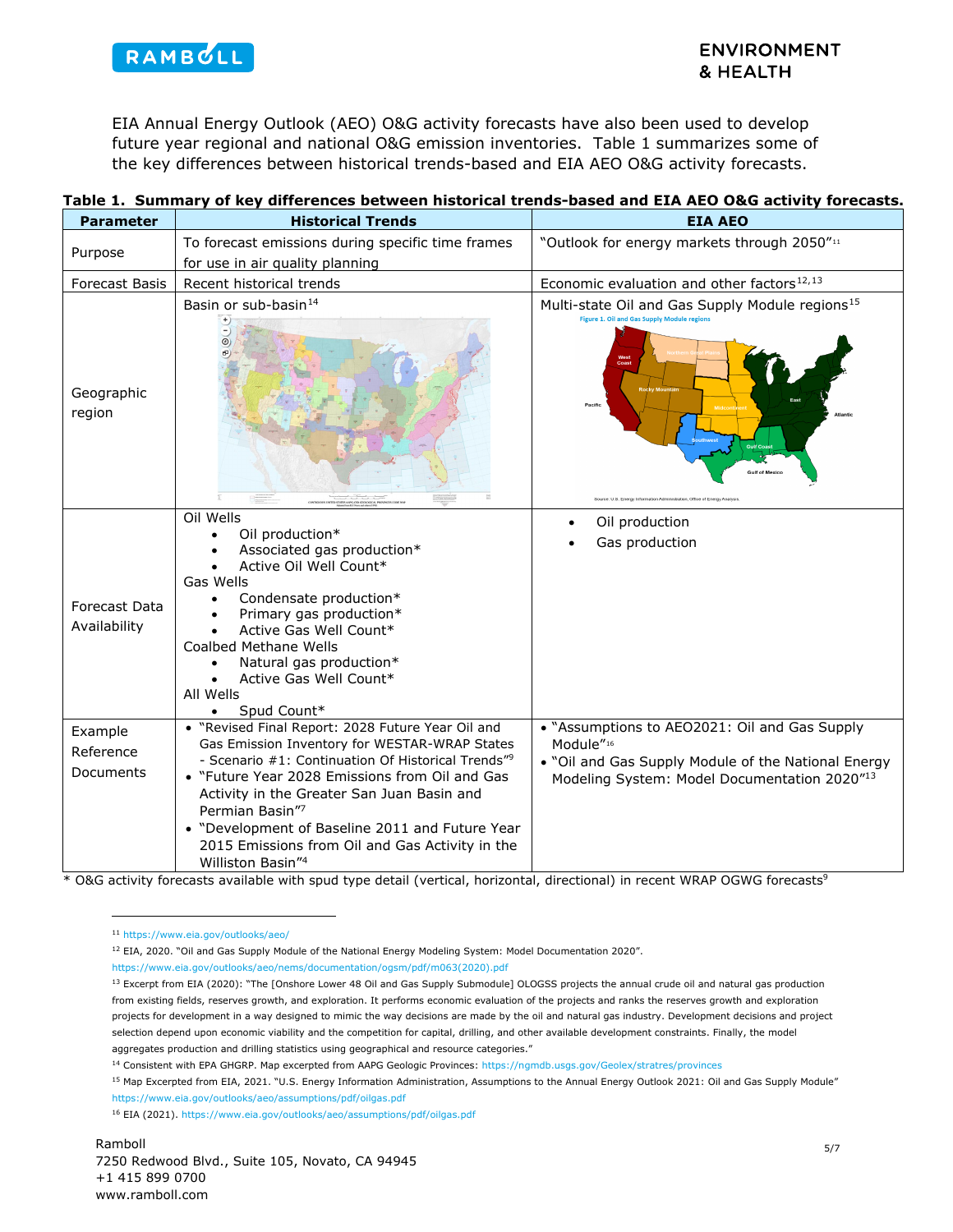

## **FOR EIA CONSIDERATION**

Above, we have summarized the process by which Ramboll develops O&G activity forecasts in collaboration with WESTAR-WRAP and Agency stakeholders for use in developing Intermountain West future year O&G emission inventories. If feasible, at the September, 2021 National Oil and Gas Emission Committee meeting, EIA should present one or more examples that describe basin-level O&G activity forecasts from a recent AEO. We would suggest the following basins be considered for presentation: Permian Basin, Williston Basin, and Powder River Basin. Below are several specific questions to consider answering during presentation of example forecasts.

- **Geographic resolution (general):** AEO forecasts are only available for multi-state areas (supply regions) and, if requested, for select plays. Why are forecasts not available at a more granular level such as by state/basin, consistent with Environmental Protection Agency (EPA) Greenhouse Gas Reporting Protocol (GHGRP) basin (or similar) definitions[17](#page-5-0)? State-[18](#page-5-1) or basin-level forecasts are often more applicable for air quality planning and basin-level (or more granular) dynamics often have unique growth/decline patterns.
- **Geographic resolution (future additional wells):** At what level does EIA track future production; i.e., at what level of geographic resolution is new production assigned? We note that certain states track emissions from individual wells for regulatory purposes.
- **Time-scales:** Considering that annual forecasts are available through 2050 from the latest AEO, to what extent are forecasts more certain for near future years (e.g., 5 years out) and less certain for farther future years (e.g., 25 years out)?
- **Trends:** In the WRAP region, trends analysis has been a basis for estimating future O&G activity trends out to about 5 years. How do AEO forecasts differ from a trends analysis over that time frame and are AEO forecasts expected to be more/less accurate?
- **Conventional/unconventional production:** How does AEO account for O&G drilling and production for conventional and unconventional wells in their forecasts for a basin?
- **Decline curves:** How are decline curves used in AEO forecasts? What is the basis of decline curves that are used? To what extent are the decline curves specific to a given basin, well-type, and/or play?
- **O&G activity for drilling, completions, and active wells:** The AEO includes crude oil and natural gas production forecasts; however, upstream O&G emissions for several source categories are more closely related to other O&G activity metrics such as:
	- o Spuds/wells drilled (e.g., drill rigs emissions)
	- $\circ$  Completions (e.g., hydraulic fracturing, completion venting/flaring emissions)
	- $\circ$  Active well counts (e.g., pneumatic controllers, fugitive components emissions)

Does EIA have data that could be used to provide additional metrics with their O&G activity forecasts (i.e., spuds/completions, active well counts).

• **O&G production resolution:** The AEO publishes total crude oil and natural gas production forecasts. O&G production dynamics are affected by parameters such well type (oil, gas, and CBM), spud type (vertical, horizontal, or directional), and regulation regime (e.g., under tribal jurisdiction or state jurisdiction[19\)](#page-5-2). Each well's historical production is typically monitored by a state OGCC or equivalent. Does EIA have data

<span id="page-5-0"></span><sup>17</sup> <https://ngmdb.usgs.gov/Geolex/stratres/provinces>

<span id="page-5-1"></span><sup>&</sup>lt;sup>18</sup> A basin may overlap multiple states with different regulatory regimes (e.g., Williston Basin is spreads across portions of North Dakota, Montana, and South Dakota).

<span id="page-5-2"></span><sup>&</sup>lt;sup>19</sup> Tribal areas regulations tend to be limited to Federal requirements.